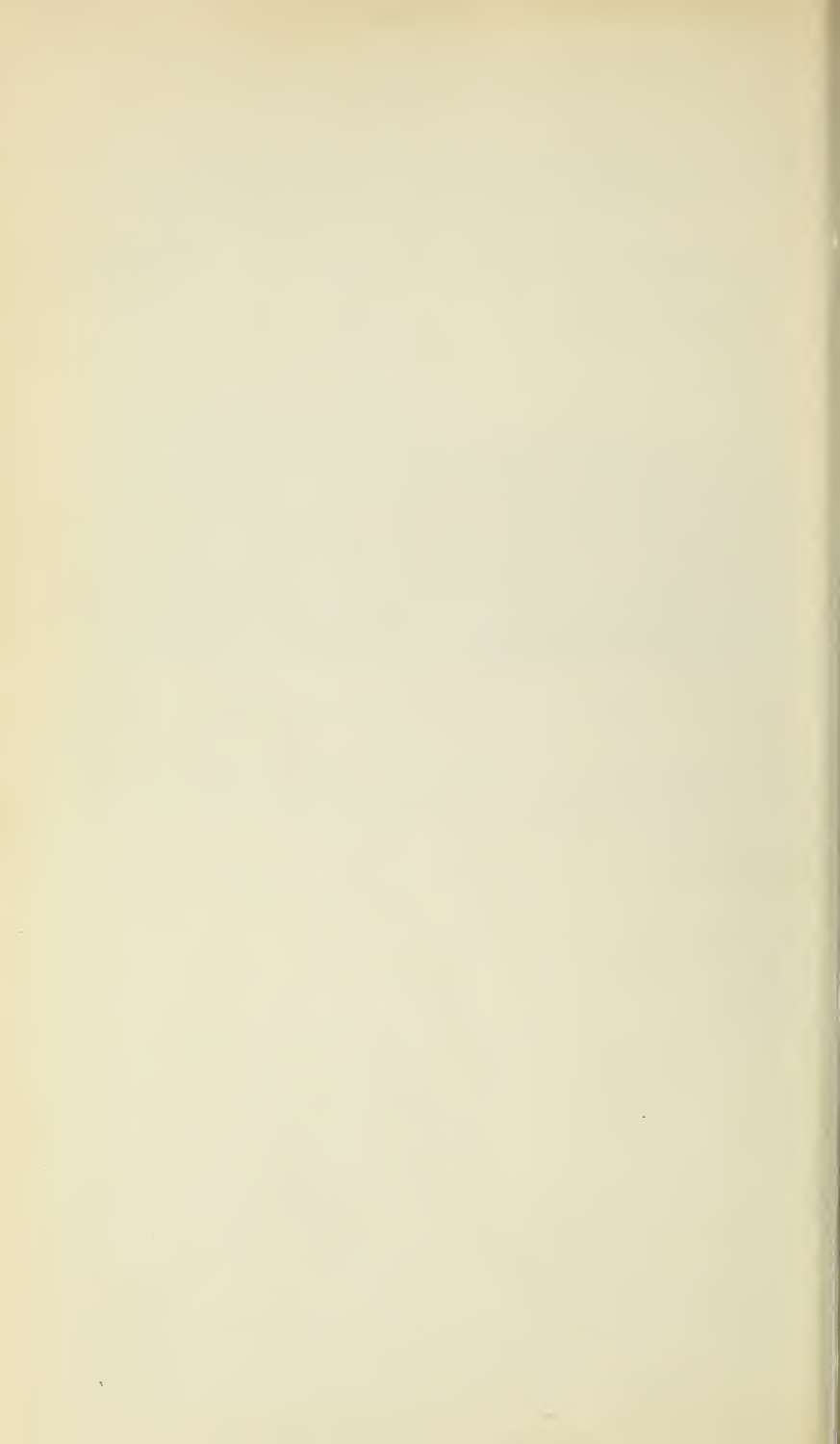



#### **NEW** METHOD FORMER FOREST SERVICE METHOD COMMON PRACTICE

# LEAFLET NUMBER 83 U.S. DEPARTMENT OF AGRICULTURE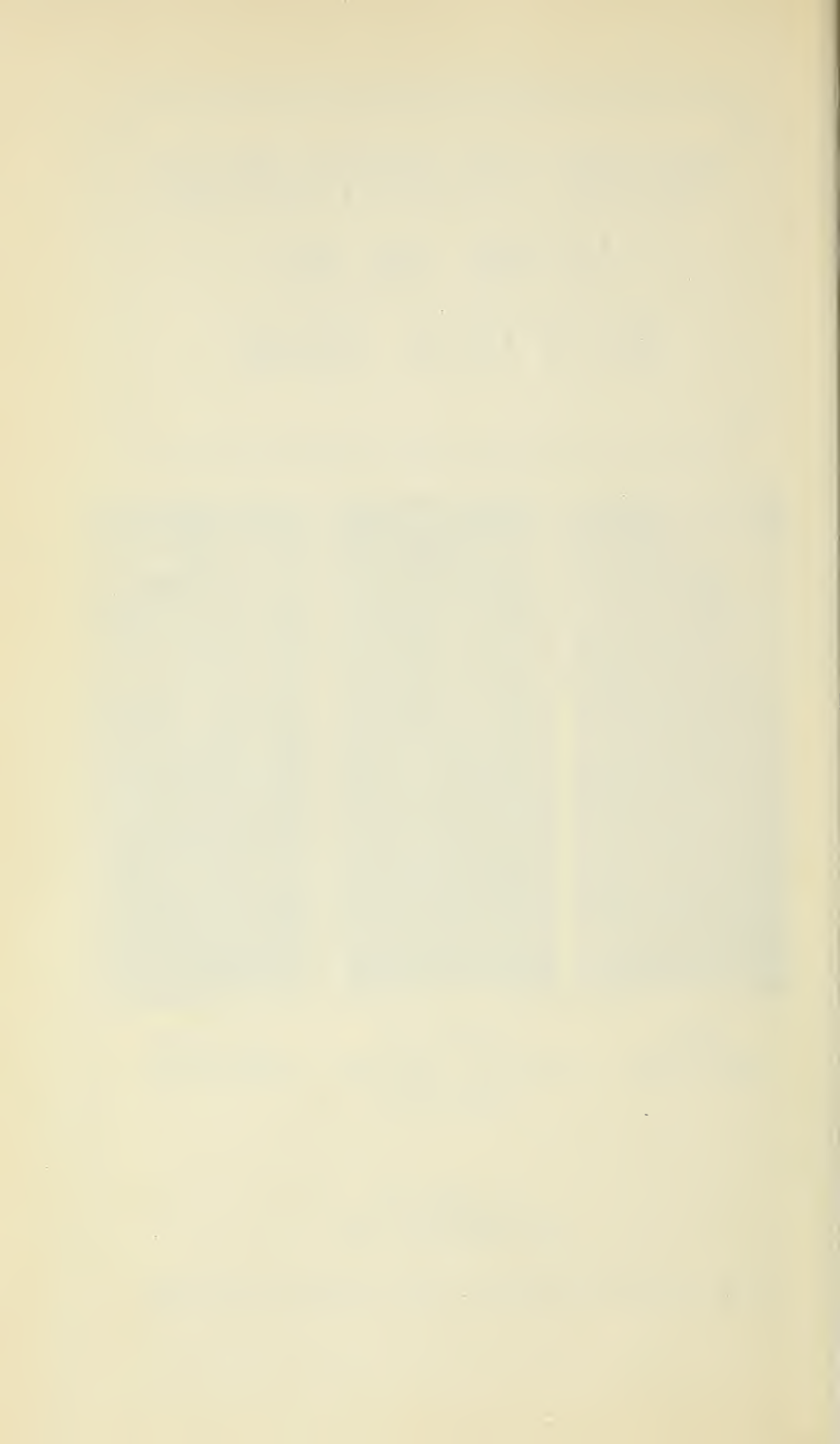## MORE TURPENTINE, LESS SCAR, BETTER PINE

By ELOISE GERRY, Senior Microscopist, Forest Products Laboratory,<sup>1</sup> Branch of Research, Forest Service

Low Chipping Proven Good

Increased yields and profits per tree, combined with better health and growth of the trees turpentined, result from reducing the height of chipping now commonly in use. Chipping one-fourth inch high per week gives better results than chipping one-half or three-quarters inch in height.

For five years this method of chipping was tested on longleaf pine timber growing on the Choctawhatchee National Forest in Florida. A stand of <sup>60</sup> closely matched longleaf pine trees averaging about <sup>11</sup> inches in diameter  $4\frac{1}{2}$  feet above the ground was divided into three groups of 20 trees each. Each week cluring the turpentining season one group was chipped as nearly one-fourth inch high as possible. Another group was chipped one-half inch high according to the then current Forest Service practice, which was known to give excellent results. The third group was chipped three-fourths inch high, as is frequently done commercially. All trees were chipped to a uniform depth of  $\frac{1}{2}$  inch beyond the bark into the wood. The  $\frac{1}{4}$ -inch chipping proved to be both practicable and profitable and is therefore recommended to turpentine operators and timber owners for commercial application. A detailed discussion of this test is given in United States Department of Agriculture Technical Bulletin 262.

#### Chippers Readily Learn to Reduce Height of Chips

After a little practice one-fourth inch high chips are cut success fully and without increased cost by the ordinary laborers. Small hacks, No. 0 or 00, facilitate the work. (Fig. 1.)

At first low chipping may require a little more time and care than the heavier, less accurate work. Even during the arduous work of first-year chipping, when the turpentined face is close to the ground, the ordinary chipper can chip a crop each week as formerly. After the first year the low faces are easier to chip than high faces and continue to be so for a number of years because the surface of the tree to be chipped continues to be within easy reach. The use of low faces also delays the time when the harder work involved in the use of the puller is required. When this time comes, however, chips only one-fourth inch in height are readily cut with this tool. Indeed, the workers prefer cutting the thin chips to the thicker ones formerly required.

 $^1$ Maintained by the U. S. Department of Agriculture at Madison, Wis., in cooperation with the University of Wisconsin.  $77351^{\circ}-31$  1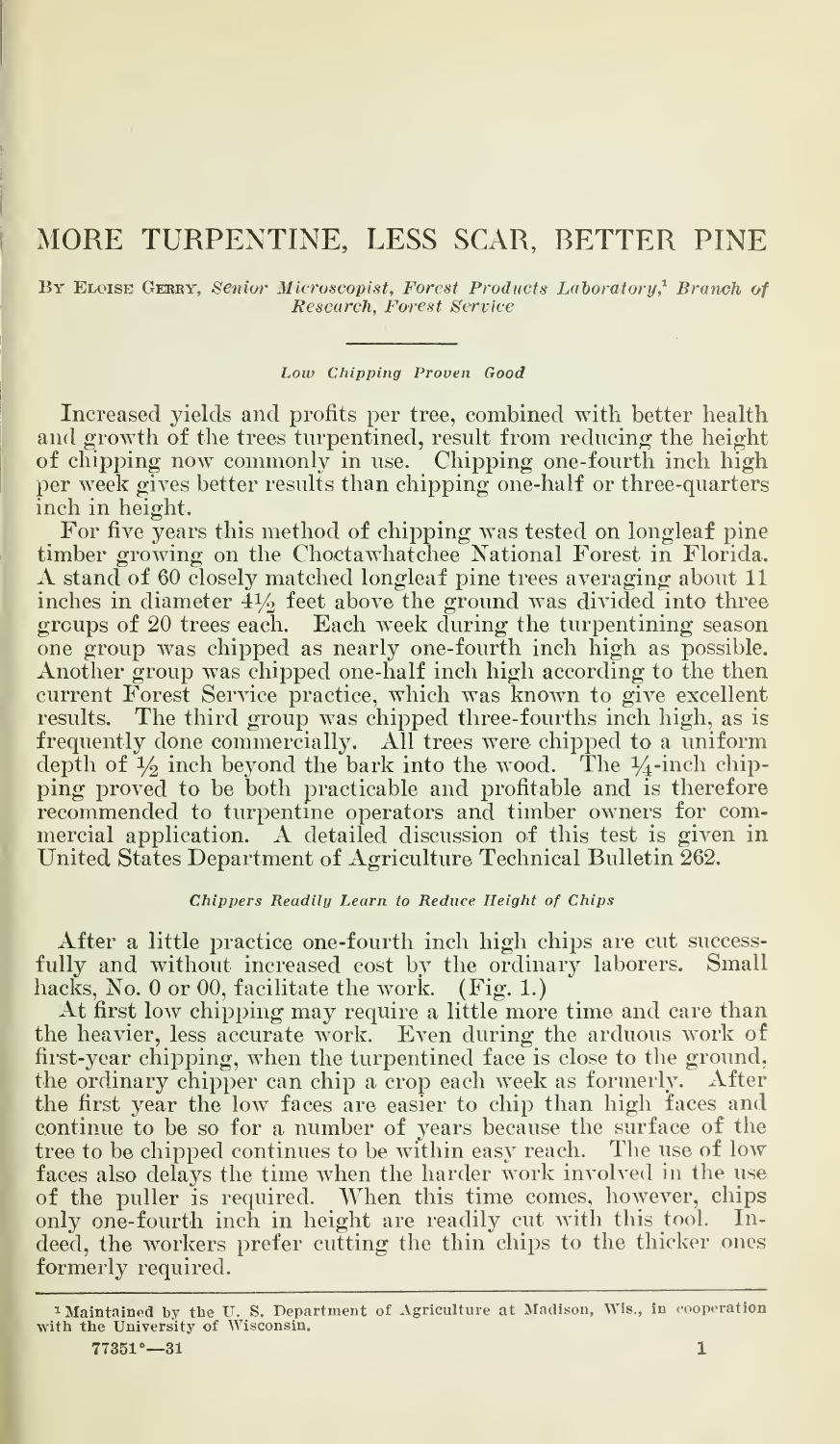### Advantages Gained by Low Chipping

Each tree gives a higher return if low chipping, approximately one-fourth inch in height, is used because

1. The working life of a given face may thus be prolonged for several years, perhaps doubled, or the height of the scar on the tree for a given period may be proportionately reduced. This increases the leasing value of the timber, and reduces the waste of vital tis sues which, when high chipping is used, are cut away before they can function. The height of the face at the end of one season's



FIGURE 1.—For 1/<sub>4</sub>-inch chipping small hacks (left) or are preferable to the " broad-billed " hacks the cright) formerly used

year period of the test was fully as great from the low faces as from those over twice as high, although at the beginning the high-chipped trees yielded slightly more. More dip, rich in turpentine (fig. 3), was obtained from the low faces than from the high faces. The latter, however, produced more scrape which signifies a waste of turpentine and also a probable reduction in profits, since the scrape tends to make lower grades of rosin than the dip. The difference in the calculated value of the products obtained per crop from this first 5-year working of the timber showed a gain of several hundred dollars from the low faces as compared with the high, which at that time were already practically exhausted because out of reach.

3. Tree health and growing power are conserved by low chipping. This was clearly evident from a microscopical study of small chips of wood cut from time to time just above the turpentined faces.

work need not exceed 8 to 12 inches as a result of 32 chippings or streaks. An average of <sup>9</sup> inches in height was obtained in the test. The picture on the cover shows (left) a representative face slightly more than 2 feet high after three years of low chipping as compared with one nearly 6 feet high (right) produced by ordinary commercial chipping during the same period. At the end of five years (fig. 2) the low faces were less than 4 feet high and the high faces nearly 10 feet.

2. The possible yields of oleoresin from each tree are increased by low chipping. The yields of oleo resin per inch of height of face in the low-chipped trees always strikingly ex ceeded those obtained from the higher - chipped trees. The total yield for the 5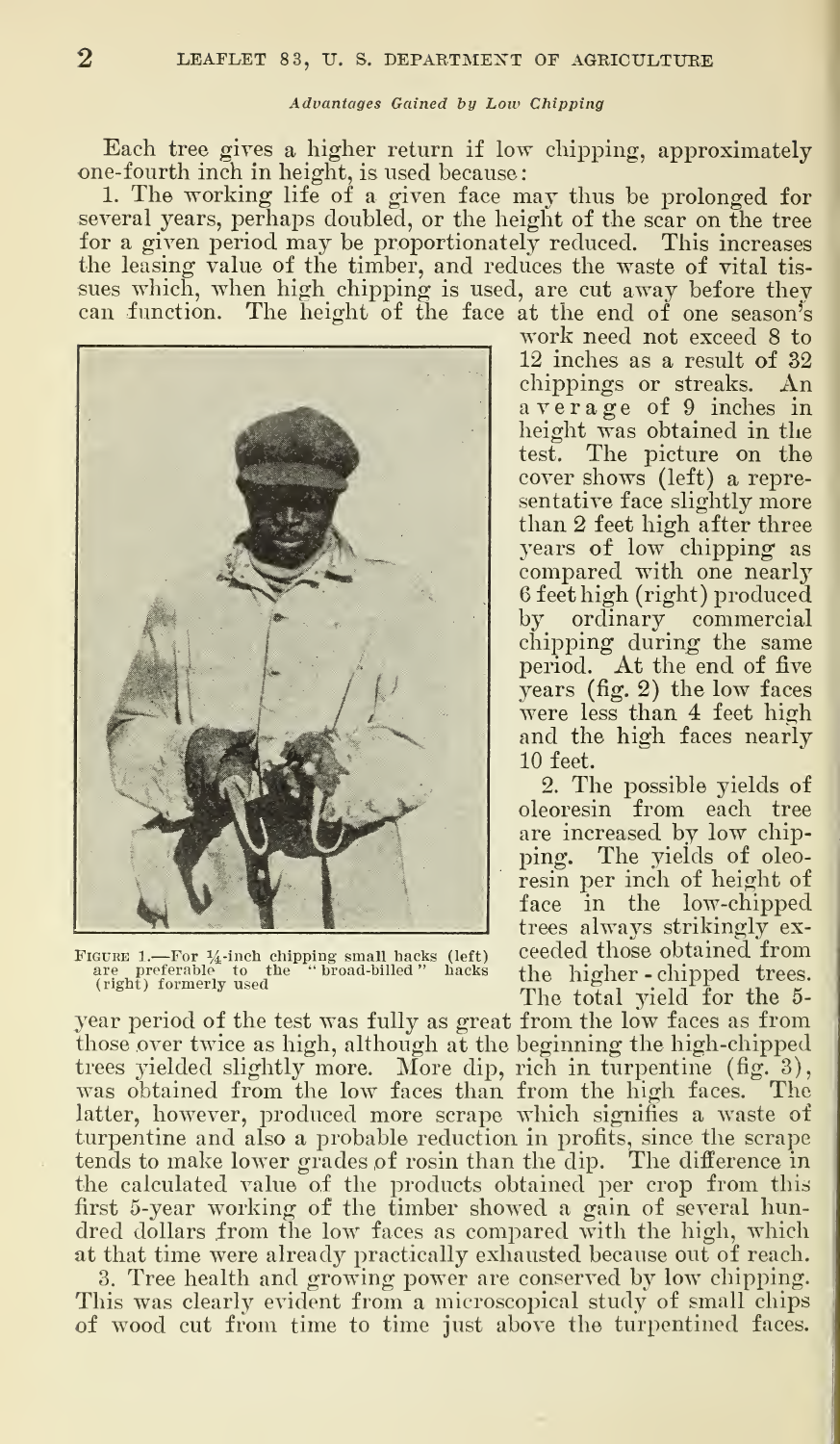Figure 2 shows representative chips cut after five years of turpentining. The markedly better growth in the low-chipped trees was indicated by earlier wood formation, wider annual rings, more abundant and better developed summer wood, and by better development of oleoresin-yielding tissues.



Figure 2.—Comparison of low and high chipping after five seasons of turpentining

Many of the extra resin passages, which form in a tree as a result of chipping, are short. Where high chipping is practiced, the short passages are soon cut away and wasted before they have had full opportunity to function. The low or  $\frac{1}{4}$ -inch chipping offers a



FIGURE 3.—Low chipping produces excellent yields of dip

distinct improvement, especially for young timber where several workings for oleoresin are planned.

#### Application

The use of low chipping presents many advantages and no significant disadvantages and can be applied at any time during a period of working. In fact,  $1/4$ -inch chipping is already being applied to both Government and privately owned timber.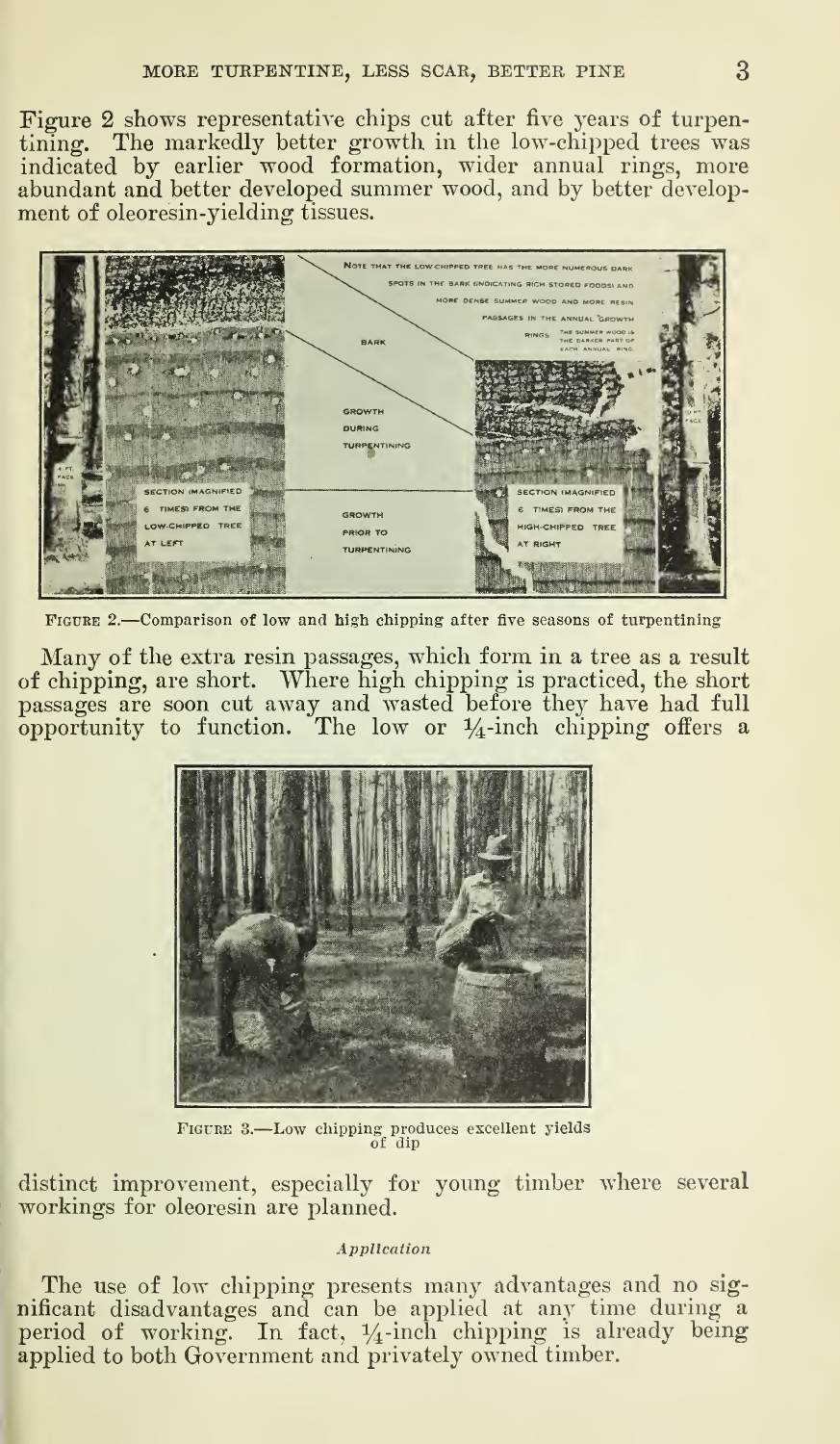Conservative turpentining, especially when used in conjunction with the practice of thinning pine stands for pulpwood, promises early profits before the final cutting of the trees for lumber. With low chipping there is each year less exposure of the wood to pitch soaking or insect attack and therefore less possible degrade of the



FiGDEE 4.—Two French faces with <sup>a</sup> bar of bark between them give good yields combined with <sup>a</sup> minimum depletion of tree vigor

lumber obtained from the turpentined trees. The better maintained tree health and vigor also insure better wood formation and healing of the scar, thus hastening the rotation of later workings.

In applying low chipping the use of two French faces, with a 4-inch bar of bark between them, in place of one American face, gives further promise of high yields, excellent tree health, and the most rapid healing now known. (Fig. 4.)

U. S. GOVERNMENT PRINTING OFFICE: 1931

For sale by the Superintendent of Documents, Washington, D. C.  $\cdots$   $\cdots$  Price 5 cents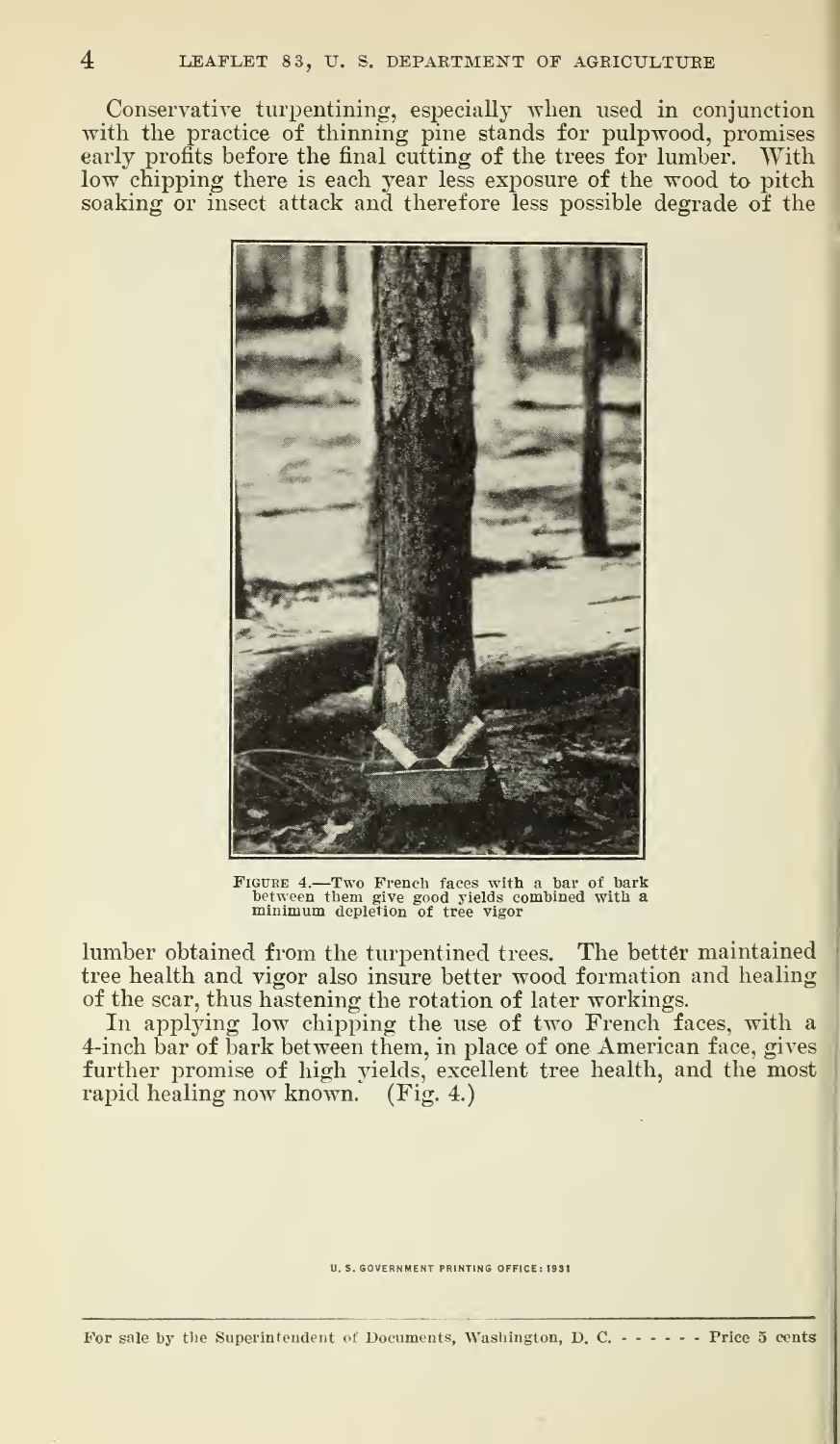